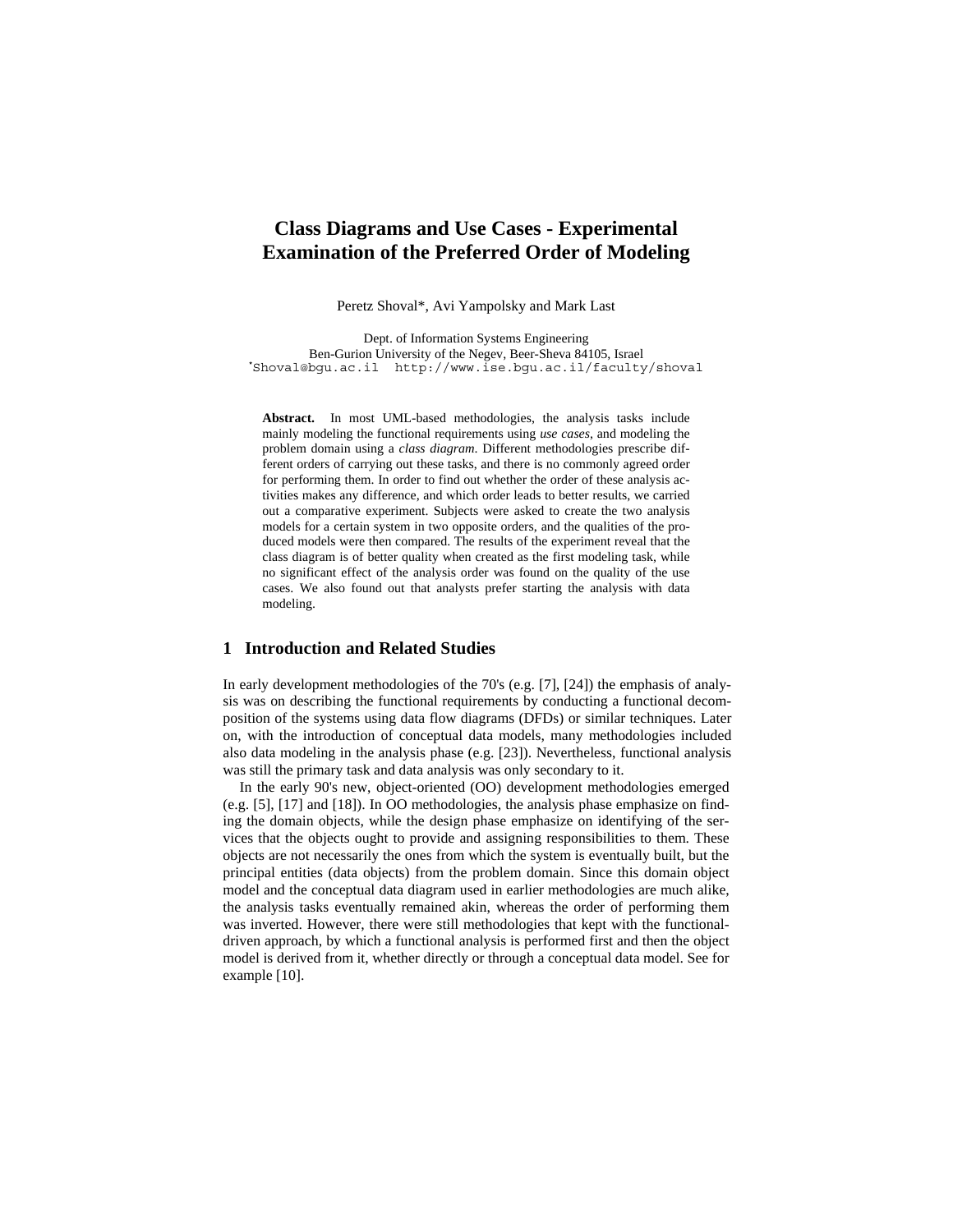Aiming at solving the problems raised by many of OO methods and tools, Object Management Group adopted UML (Unified Modeling Language) as its standard for modeling OO systems [4]. The UML techniques for describing the user/functional requirements and the object model are *use cases* and *class diagram*, respectively. UML's class diagram is an enhanced variation of common data models that have been used over the years (notably Entity-Relationship model). Use case is a piece of the system's functionality, describing the possible interactions between the system and a user entity external to it called "actor", for the purpose of achieving a goal of that actor. Use cases describe the system as a "black box", meaning that the internal structure of the system and its internal operations are not described. That is why this model is most appropriate to use during the analysis phase. Note that a use case is not only represented in a diagram; its details are described in a semi-structured format.

Many development methodologies which use the UML models/tools have been developed over the last decade. Despite many variations between different UMLbased methodologies, in most of them the analysis phase comprises two main activities: data modeling, i.e., creating a class diagram to describe the application domain; and functional modeling, i.e., creating use case diagrams and descriptions to describe the functional requirements and the users' interactions with the system. UML-based methodologies which adopt use cases as the requirements description tool are usually "use case driven", meaning that the entire development process is derived by describing, realizing and developing use case scenarios.

The Rational Unified Process (UP) [9], [15] is one of the most common use case driven methodologies. It provides a wide and general framework for systems development, and as such offers guidelines with many optional variations. The first analysis task according to UP is creating a use case model, whilst an initial class diagram is only created in the next phase called Use Case Analysis. Since UP is a most commonly used methodology, in industry it is common that users spend a great deal of effort in conducting use case analysis aimed at identifying the business requirements and systems requirements at a high level, while class diagrams are seen as more closely associated with system design and implementation - therefore often delayed till a reasonable use case analysis is done. Larman [12] applies the UP methodology in an iterative process, and suggests starting with an initial use case model, stating the names of the use cases in the systems and describing only the most important and risky ones; then continuing with analysis-design-development iterations. In each of the analysis phase iterations, the use cases are detailed and a semantic class diagram, called Domain Model, is created. The concepts for the domain model are identified from the nouns in the use cases descriptions.

Contrary to the above examples, some UML-based methodologies suggest starting the analysis process with data modeling. For example, ICONIX [16] suggests starting with creating a class diagram describing the real world entities and concepts in the problem domain, using the name Domain Model for this preliminary class diagram. According to the authors, the general class diagram, which describes the domain and not a specific solution, is an important basis and a glossary for creating use cases that describe the functional requirements. In fact, ICONIX is the only UML-based process we found that actually discusses the issue of analysis order and argues that it is better to create a domain model before detailing the functional requirements.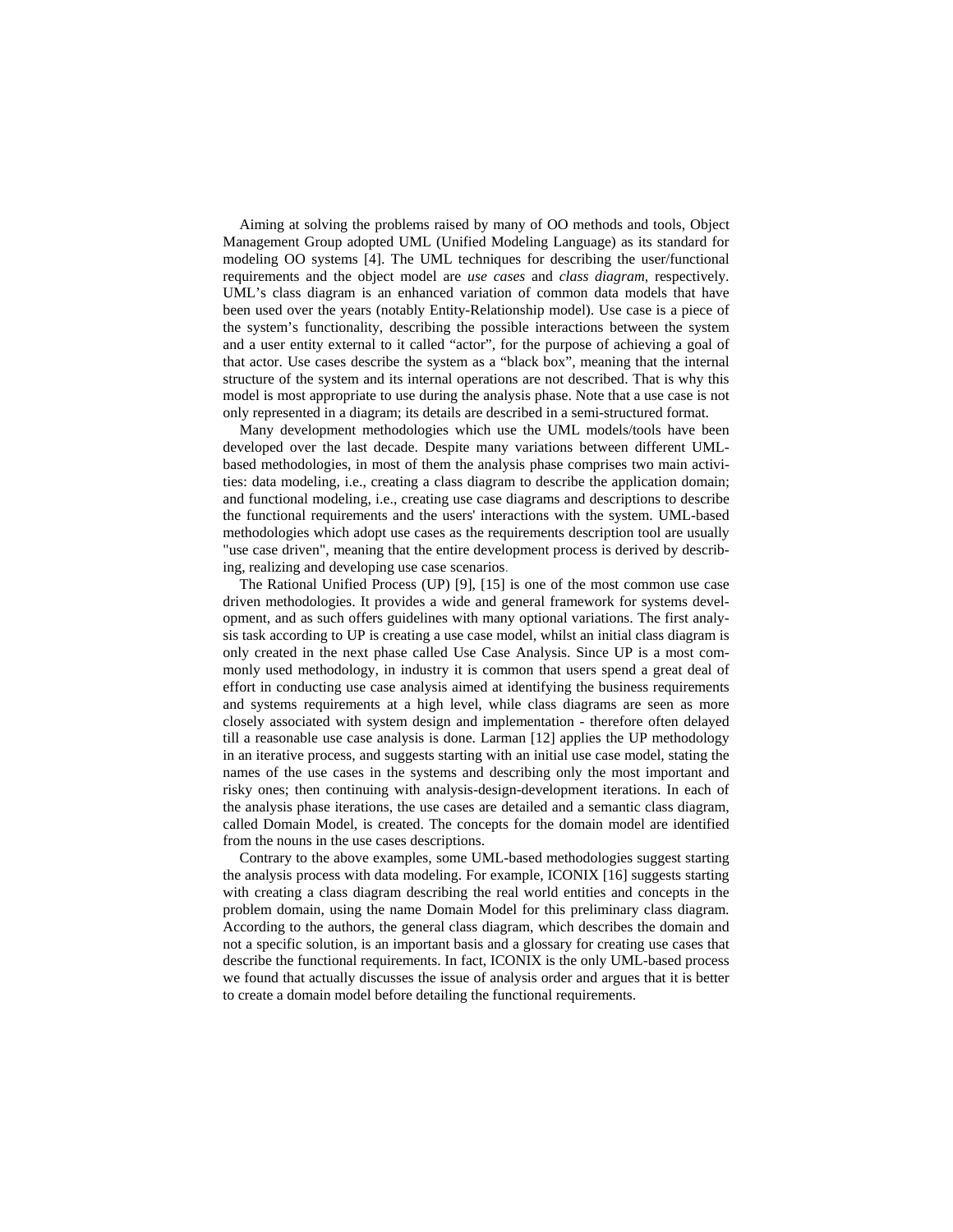While some methodologies advocate starting the analysis with functional modeling, and other – with class modeling, Maciaszek [13] claims that there is no particular order for creating the use cases and class diagram, as these two activities are done simultaneously and are feeding one another. However, since the analysis should start somehow, he eventually leaves the decision in the hands of the analyst.

Dobing & Parsons [8] investigated the role of use cases in UML and identified several problems with both the application and the theoretical underpinnings of use cases. In their opinion, the roles and values of the use case diagram are unclear and debatable. Moreover, they state that the process for moving forward from use case diagrams to class identification is neither universally accepted, even among use case adherents, nor does it appear to be clearly defined or articulated.

The above argument is partially supported by Siau  $\&$  Lee [21] who examined the values of use case diagrams in interpreting requirements when used in conjunction with a class diagram. They found out that the interpretation of a sequence combination of use cases and class diagrams have no effect on the problem domain understanding; and assert that (given there is no significant difference between the sequences of interpretations) the order in which the diagrams are used or constructed during the requirements analysis may not be important. They suggest that both diagrams may need to be constructed concurrently and modified interactively. It should be noted, however, that [21] only examined user comprehension of the diagrams, not the quality of their construction, and that they considered only use case diagrams, but not the use case descriptions.

Shoval  $\&$  Kabeli [20] is the only research we are aware of which dealt explicitly with the order of conducting these modeling tasks. They describe an experiment made to compare the two orders of modeling tasks using FOOM methodology [19]. The participants were given a requirements document of a certain system and were asked to perform the two modeling tasks according to that methodology, i.e., to create a class diagram modeling the data requirements, and OO-DFDs<sup>1</sup> modeling the functional requirements. The experiment revealed that starting the analysis with data modeling results in better class diagrams; yet no significant differences were obtained regarding the quality of the resulting functional models. In addition, the participants were asked about what they think is the better order of analysis activities; they preferred starting with creating a class diagram rather than OO-DFDs.

#### **2 Research Goals and Hypotheses**

The main goal of this research is to examine the order of performing the two main modeling tasks in the analysis phase of UML-based methodologies: functional modeling with use cases and data modeling with class diagrams. It is agreed that system analysis is an iterative process of refinement, not a linear sequence of activities. Still, the analysis must begin with a specific activity, so it is legitimate and important to examine whether the order matters and, if yes, which order is better. As we have seen, some methodologies prescribe to start with creating a class diagram and continue with

 <sup>1</sup> OO-DFD, Object-Oriented DFD, is a variation of DFD which include object classes rather than data-stores.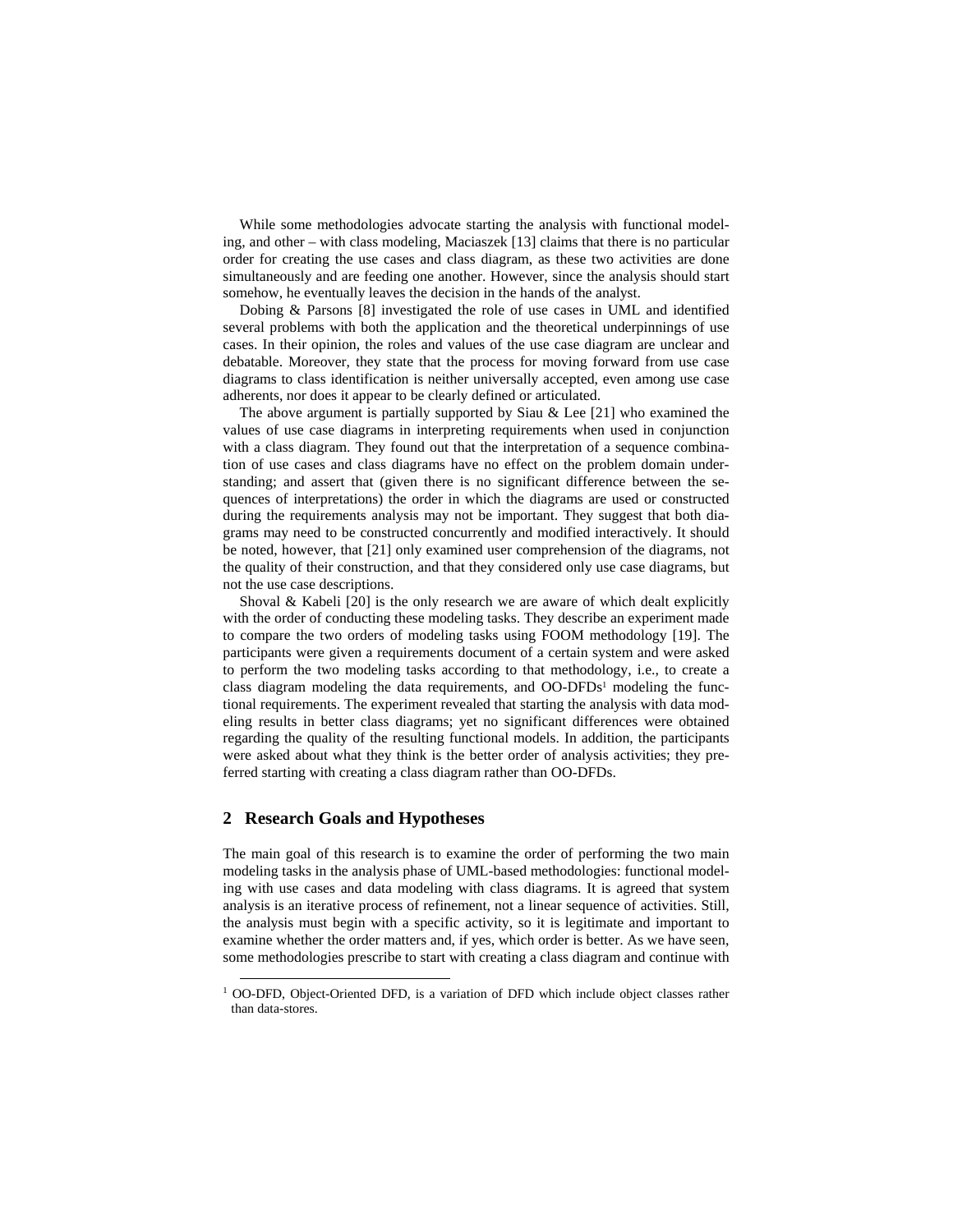use cases using the concepts identified in the class diagram; other prescribe to start with creating use cases and continue with a class diagram based on the concepts appearing in the use cases.

Methodologies starting with creating a class diagram argue that the initial class diagram maps the problem domain and allows describing the functional requirements within a well defined context. They claim that the entities in the class diagram serve as an essential glossary for describing the functional requirements and, since it is an abstraction of the part of the real-world relevant for the system, it only rarely changes and can serve as a solid basis for other future systems as well. On the other hand, methodologies starting with creating use cases argue that the classes should only be described after the functional requirements, and be elicited from them.

We expect that creating a class diagram prior to defining the functional requirements with use cases should yield better results, i.e. better class diagrams and better use cases. This is because objects are more "tangible"/"stable" than use cases; users can identify and describe more easily the objects they are dealing with and their attributes than functions or use cases of the sought system. On the other hand, functions are not "tangible" and may be vague. Different users may define differently what they expect the system to do for them. At any rate, users do not express their needs in terms of use cases. Of course, the task of data modeling is not trivial either; it is not always clear what is an object, how to classify objects into classes, what are the attributes and the relationships, etc. - still, the task of data modeling seems to be more structured and less complex compared to the task of modeling use cases. Besides, in data modeling the analyst has to create just one class diagram, while functional modeling involves many use cases. Note also that while in data modeling the analyst concentrates only on the data related aspects, in use case modeling the analyst actually deals at the same time with more aspects, because uses cases are not merely about functions; they are also about data, user-system interaction and the process logic of the use cases. Because of the above, it seems to us that starting the analysis process with a simpler and more structured task would be more efficient (in terms of analysis time) and effective (in terms of quality of the analysis products). Not only that the first model (the class diagram) is expected to be of good quality, it would also ease the creation of the following model (the uses cases) because at this stage the task would seem to be less complex. Hence, we also expect that analysts would prefer to work in that order, i.e. first create a class diagram and then use cases.

The above expectations and assumptions are supported by previous research. We have already referred to the experiment conducted by Shoval & Kabeli [20] who dealt with the same issue but in the context of another development methodology. According to that experiment, analysts who start the analysis process with data modeling produce better class diagrams than those who start the process with functional modeling, and they prefer working in this order. The current study can be viewed as a continuation of that one, but using UML tools.

Based on the above discussion and previous results, we expect that starting with data modeling would yield better models. However, as we have seen in the survey of Section 1, there are in fact different methodologies which advocate different orders of activities. Therefore, for the sake of this study, we hypothesize that there is no difference in the quality of the analysis models when created in either of the opposing or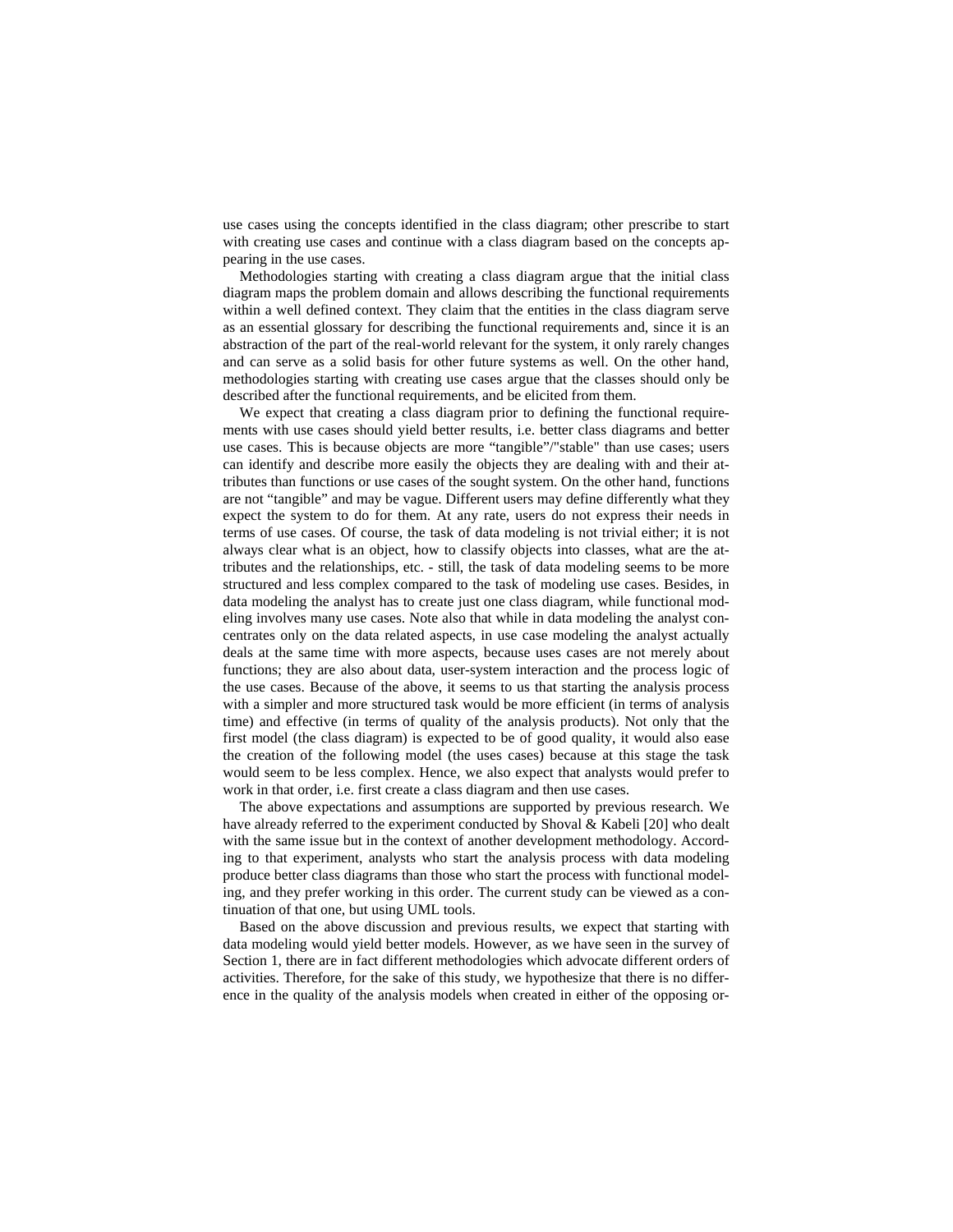ders. Similarly, we hypothesize that there is no difference in the analysts' preference of the order of activities.

## **3 The Experiment**

To examine whether there is a preferred order for performing the analysis tasks, we carried out a comparative experiment. In order to simulate the analysis process, we provided the participants with a requirements document describing the various requirements of a certain system, for which each participant was asked to create use cases and a class diagram.

### **3.1 The Research Model**

Most experiments aimed at evaluating analysis products refer to data models only, and use a research model for evaluating user performance that identifies the effect of three factors and the interaction between them: the data model being used, the task characteristics and the human characteristics. A review of such studies is provided in [22]. Following the above research model, Figure 1 describes the research model of our experiment.

### **3.2 The Dependent Variables**

The main dependent variable we used to evaluate the analysts' performance is *quality of models*. Model quality was measured using a grading scheme that represents the correctness of the analysis artifacts. The grading scheme for each model will be described below. In addition, we asked the subjects about their subjective **preferences** regarding the better order of analysis, using a 7-point ordinal scale.

### **3.3 The Independent Variable**

Our main interest is the order of creating the two analysis models: a class diagram to describe the problem domain, and use cases to describe the functional requirements. The *analysis order* is therefore the independent variable. Based on that, we created two treatment groups, as shown in Table 1.

| Group   | Analysis Order                 |
|---------|--------------------------------|
| Group A | 1) Class Diagram; 2) Use Cases |
| Group B | 1) Use Cases; 2) Class Diagram |

**Table 1**. The Treatment Groups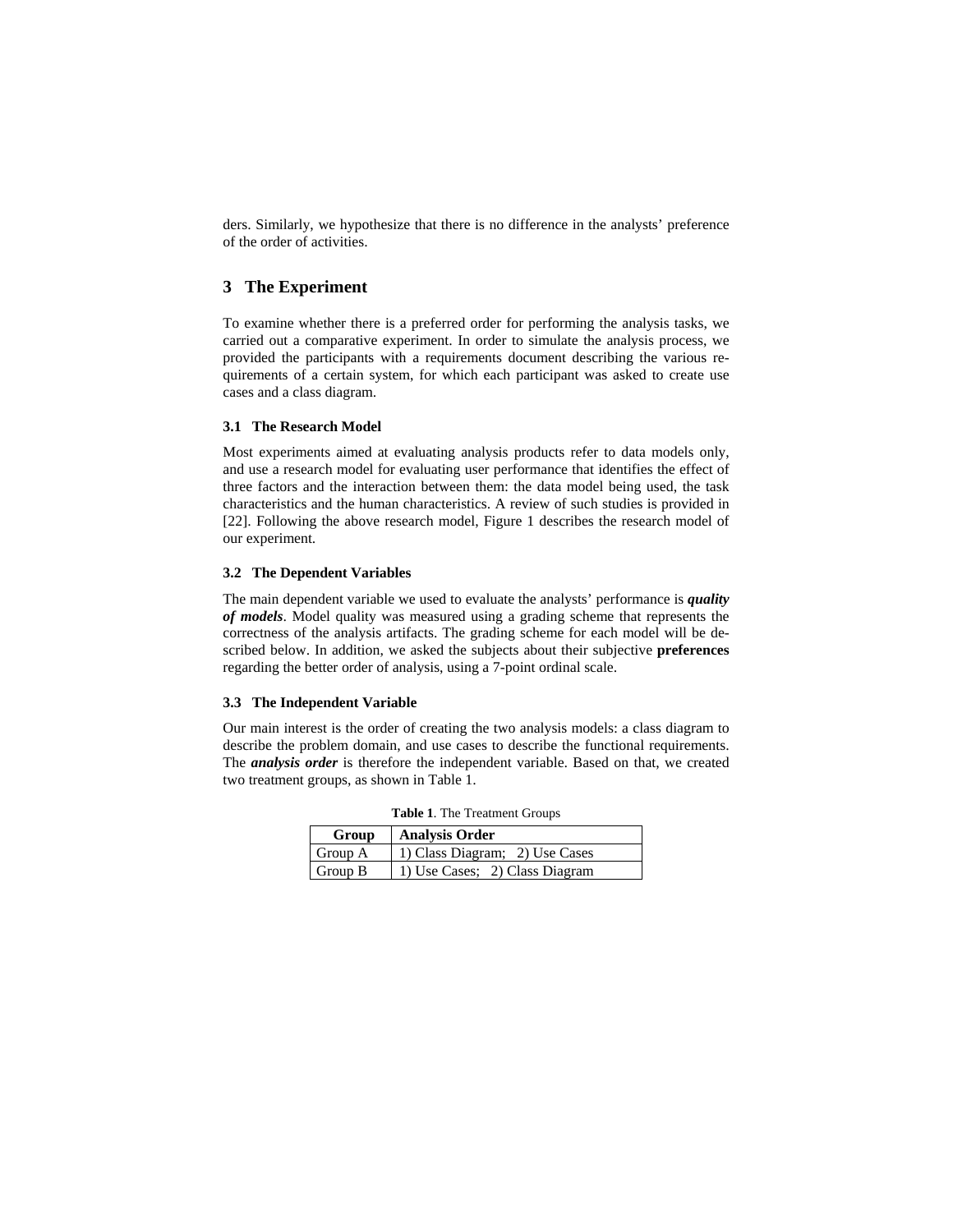

**Fig. 1**. The Research Model

### **3.4 The Control Variable**

Two control variables are identified in the model: the **tasks** and the **subjects:**

• **Tasks**: As the experiment task we chose to use the *IFIP Conference* case study [14] that was also used in [20]. This problem is of manageable size and can be solved fairly easily. Furthermore, using the same case study as [20] would strengthen the validity of the results of the two experiments.

In reality, analysts interact with users, elicit their requirements and based on that create the analysis models. However, in an experiment we create an artificial environment: instead of a real task and real users interacting with the analysts, we prepared a case study in the form of a requirements document. Such a document must, of course, include both data-related and functional-related requirements, but this may raise a problem because the order of presentation of the two types of requirements in the document may affect the quality of the models created by the analysts. To avoid possible bias due to this effect, we prepared two versions of the (same) requirements document: one version presenting the data-related requirements first and then the functional-related requirements; and other version presenting the requirements in the opposite order. The two versions of the requirements document were randomly distributed to the subjects within the two groups.

• **Subjects**: The subjects were senior undergraduate students of Information Systems at Ben-Gurion University. We performed the experiment as a mid-term exam in the OO Analysis and Design course. During the course, the participants learned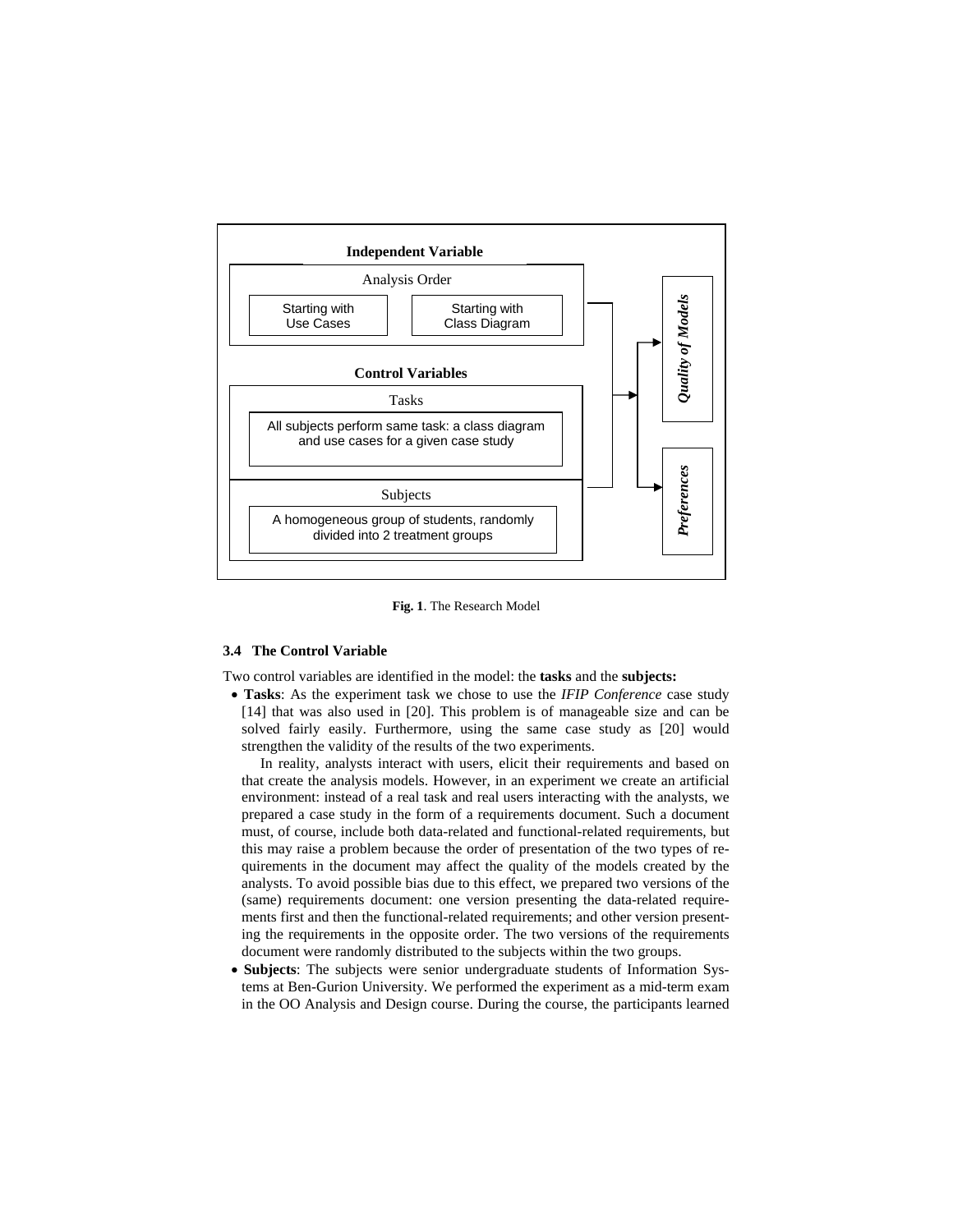the OO analysis approach and UML, including use cases and class diagrams. Having a homogeneous group of subjects, i.e., students in the same class who took the same courses and where trained by the same instructor, allows us controlling potential biases such as differences in individual characteristics, analysis skills and task-related experience. Anyhow, the subjects have been assigned randomly to the two treatment groups.

To control the training variable and to direct the subjects toward a unified style of describing use cases, an extra hour and a half tutorial was conducted during which Cockburn's [6] use case writing guidelines were taught and a sample exercise was solved. In addition, we handed the subjects a solution for one of the use cases as an example for the way in which they are expected to describe the use cases. To motivate the subjects to perform the tasks as good as possible, their grades in the experiment were considered as a part of the final course grade.

#### **3.5 The Grading Schemes**

The qualities of the analysis models were measured using grading schemes, which list the possible error types and the number of points to deduct for each error type. Grading schemes have been used in previous studies for measuring quality of models (e.g., [3] and [11]). Table 2 presents the grading scheme for the class diagram.

| Element      | Error                                             | Points                      |
|--------------|---------------------------------------------------|-----------------------------|
|              |                                                   | de-                         |
|              |                                                   | ducted                      |
| Class        | Missing class                                     | 6                           |
|              | Superfluous class                                 | $\mathcal{D}_{\mathcal{L}}$ |
|              | Incorrect class type                              |                             |
| Attribute    | Missing attribute or attribute in the wrong class | $\mathfrak{D}$              |
|              | Superfluous attribute                             |                             |
| Relationship | Missing relationship                              | 4                           |
|              | Erroneous relationship                            | 3                           |
|              | Superfluous relationship                          | 3                           |
|              | Incorrect relationship type                       | $\mathfrak{D}$              |
| Relationship | Missing or incorrect multiplicity                 |                             |
| multiplicity |                                                   |                             |
| Inheritance  | Missing inheritance                               | 6                           |
|              | Ordinary relationship instead of inheritance      | $\mathfrak{D}$              |
|              | Superfluous inheritance                           | $\mathfrak{D}$              |

**Table 2.** Grading Scheme of the Class Diagram

Since class diagram is well defined tool with strict structure and syntax, mapping the possible errors in it is straightforward. Use cases, on the other hand, are less structured and described using free text. Mapping the possible errors in use cases requires defining the components that an analyst is expected to describe. Assisted by the use case error mapping in [1], which is also based on Cockburn's approach [6], we identified the following three components: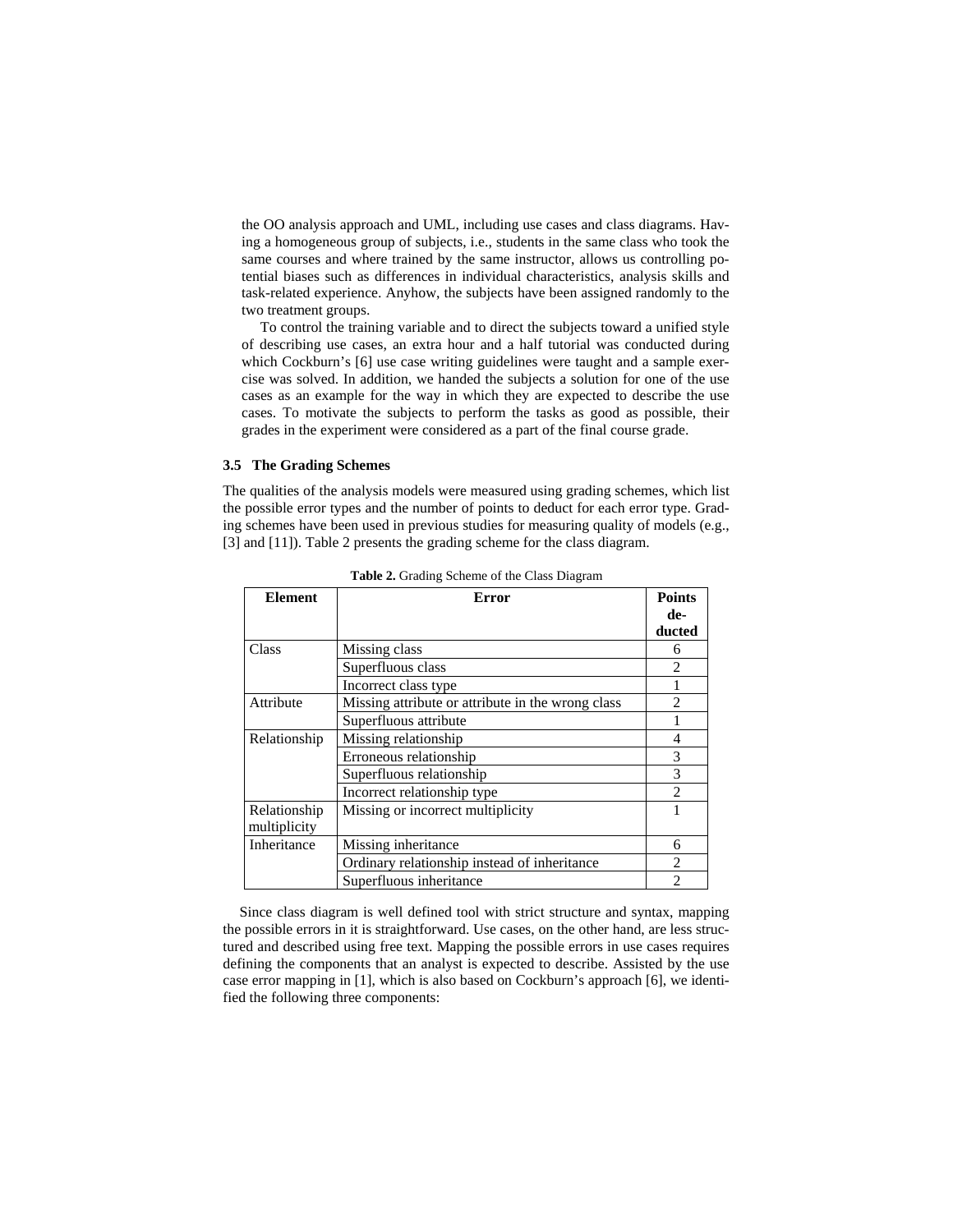- Actor: the external entity owning the goal of executing the use case.
- User goal: the goal that the use case has to achieve. Each use case has to achieve one user goal.
- Sub-goal: a user goal is a collection of sub-goals that are steps in accomplishing the user goal.

After identifying the components, as in the class diagram, we mapped the possible error types in each component, and determined the error-points. Table 3 presents the grading scheme for the use cases.

| <b>Element</b> | <b>Error</b>                           | <b>Points</b><br>deducted |
|----------------|----------------------------------------|---------------------------|
| Actor          | Incorrect actor                        |                           |
|                | Inconsistent actor                     |                           |
| User goal      | Missing goal                           | 10                        |
|                | Goal appears in title only             | 6                         |
|                | Goal described as a part of other goal |                           |
|                | Superfluous goal                       | 2                         |
| Sub-goal       | Missing sub-goal                       |                           |
|                | Superfluous or erroneous sub-goal      |                           |

**Table 3.** Grading Scheme of the Use Cases

In addition to these "semantic errors" [2], we identified the following "syntactic errors" and assigned them altogether six deduction-points: irrational solution, untidiness and lack of logical order, unclear script and inconsistent description.2

### **4 Results**

The experiment was conducted in a controlled environment and in an exam format. The exam was taken by 121 students; it was planned to take two hours, but an extension of half hour was granted to allow the participants to complete their tasks.

We wanted to investigate the effect caused by the independent variable on the dependent variable - Quality (grade). Since grade is a continuous variable, and the independent variable has discrete levels, the suitable statistical test is two-way t-test. The analysts' preferences were tested using Wilcoxon test, a non-parametric test that allows testing results from an ordinal scale without imposing any other restrictions on the data samples.

### **4.1 Quality of Models**

The two analysis models are of different nature and require different grading schemes to evaluate, which makes them incomparable. We hence compared the quality of **each model separately**. The null hypothesis for the statistical tests is that there is no dif-

<sup>&</sup>lt;sup>2</sup> There might be some subjectivity in the above grading schemes. This limitation will be elaborated in the Summary section. Note, however, that we applied a specific grading scheme for each model separately, and we did not combine or compare the results across the two models.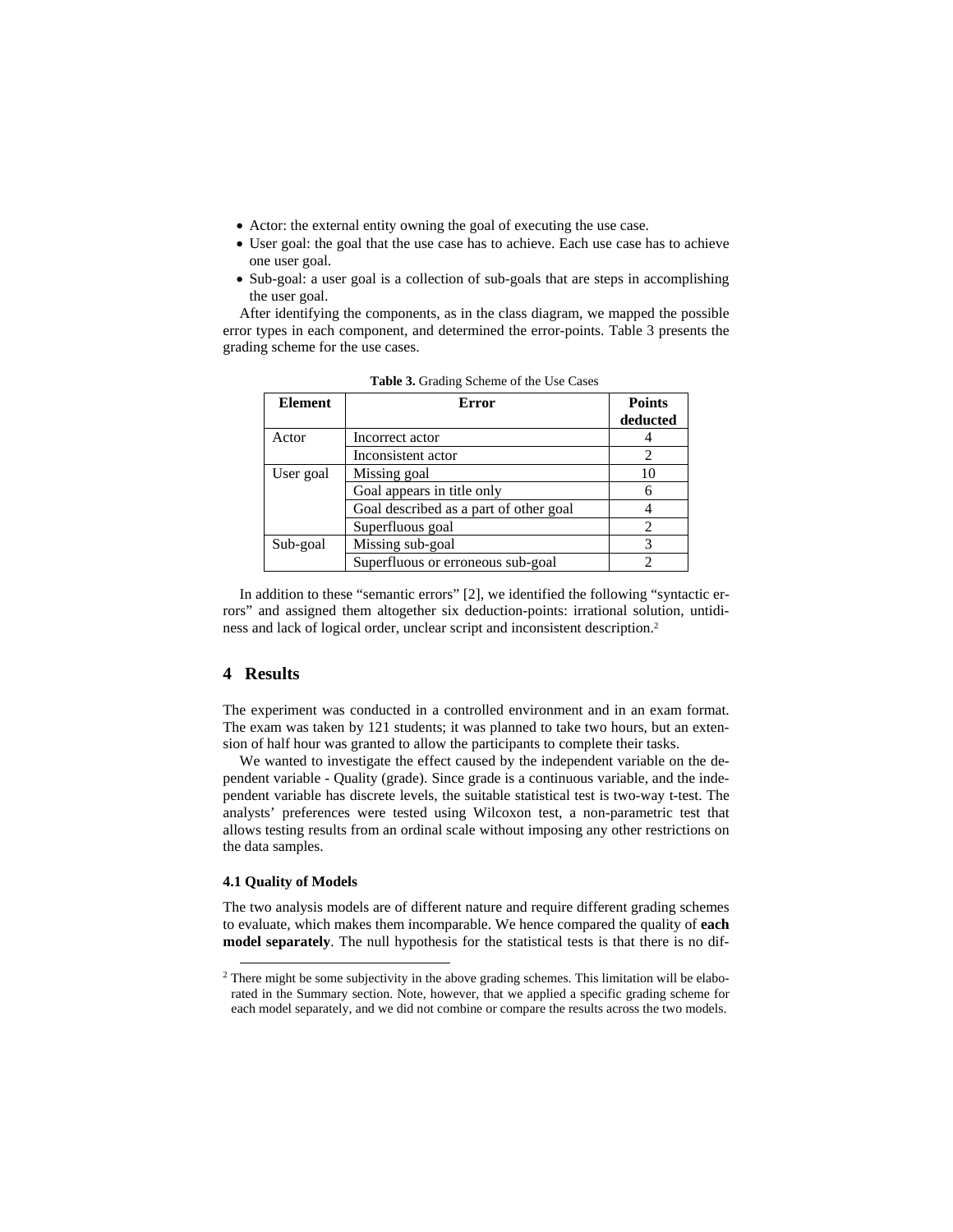ference between the values of the dependent variable (quality of models) for the different values of the independent variable tested.

Table 4 presents the results of the quality of the **class diagrams**. The  $1<sup>st</sup>$  column presents the two values of the independent variable Analysis Order whose effect on the dependent variable is examined; the  $2<sup>nd</sup>$  column (N) is the number of subjects in the group; the  $3<sup>rd</sup>$  is the mean grade of the class diagram; the  $4<sup>th</sup>$  is the **t** statistic of the independent variable; the  $5<sup>th</sup>$  is the p-value; and the last column indicates if the difference between the results is significant.

As can be seen, the grades are significantly higher when starting the analysis with class diagram (73.63) compared to when starting with use cases (70.25). Note that these results are consistent with the results obtained in the previous experiment [20].

| <b>Analysis Order</b>             | N  | <b>Mean</b><br>grade (%) |       | p-value | <b>Significance</b><br>in favor of |
|-----------------------------------|----|--------------------------|-------|---------|------------------------------------|
| 1) Class Diagram;<br>Use Cases    | 57 | 73.63                    | 4.386 | .038    | Starting with<br>class diagram     |
| 1) Use Cases;<br>2) Class Diagram | 64 | 70.25                    |       |         |                                    |

**Table 4.** Quality of Class Diagrams

Table 5 presents the results of the quality of the **use cases**. As can be seen, there are no significant differences between the two analysis orders. Note again that these results are consistent with the results obtained in [20] for the functional models.

| <b>Factor value</b>               |    | Mean grade<br>$(\%)$ | F    | p-value | <b>Significance</b><br>in favor of |  |
|-----------------------------------|----|----------------------|------|---------|------------------------------------|--|
| 1) Class Diagram;<br>Use Cases    | 57 | 63.72                | .192 | .662    |                                    |  |
| 1) Use Cases;<br>2) Class Diagram | 64 | 65.03                |      |         |                                    |  |

**Table 5**. Quality of Use Cases

Looking at the grades of the class diagrams (Table 4) and the use cases (Table 5), we see that the use case grades were, in average, lower than those of the class diagrams. This may be explained by several factors: A) Different grading schemes: it is possible that because of the grading schemes and the number of points deducted per error type, more points were deducted due to errors in uses cases, comparing to errors in the class diagrams. B) Task complexity: as already discussed, use case modeling seems to be a more complex task than class modeling; disregarding the order they are worked out. C) Model formality: in line with the former discussion, we have seen that a class diagram is well structured and has clear and simple syntax, while a use case is less structured. Lack of well-defined syntax increases the frequency of errors caused by misunderstanding the required task. At any rate, as said, we made no attempt to combine or compare the results of the two models; we only compared the differences between the results within each model. Therefore, the above differences in the grades across the different models do not bias our results.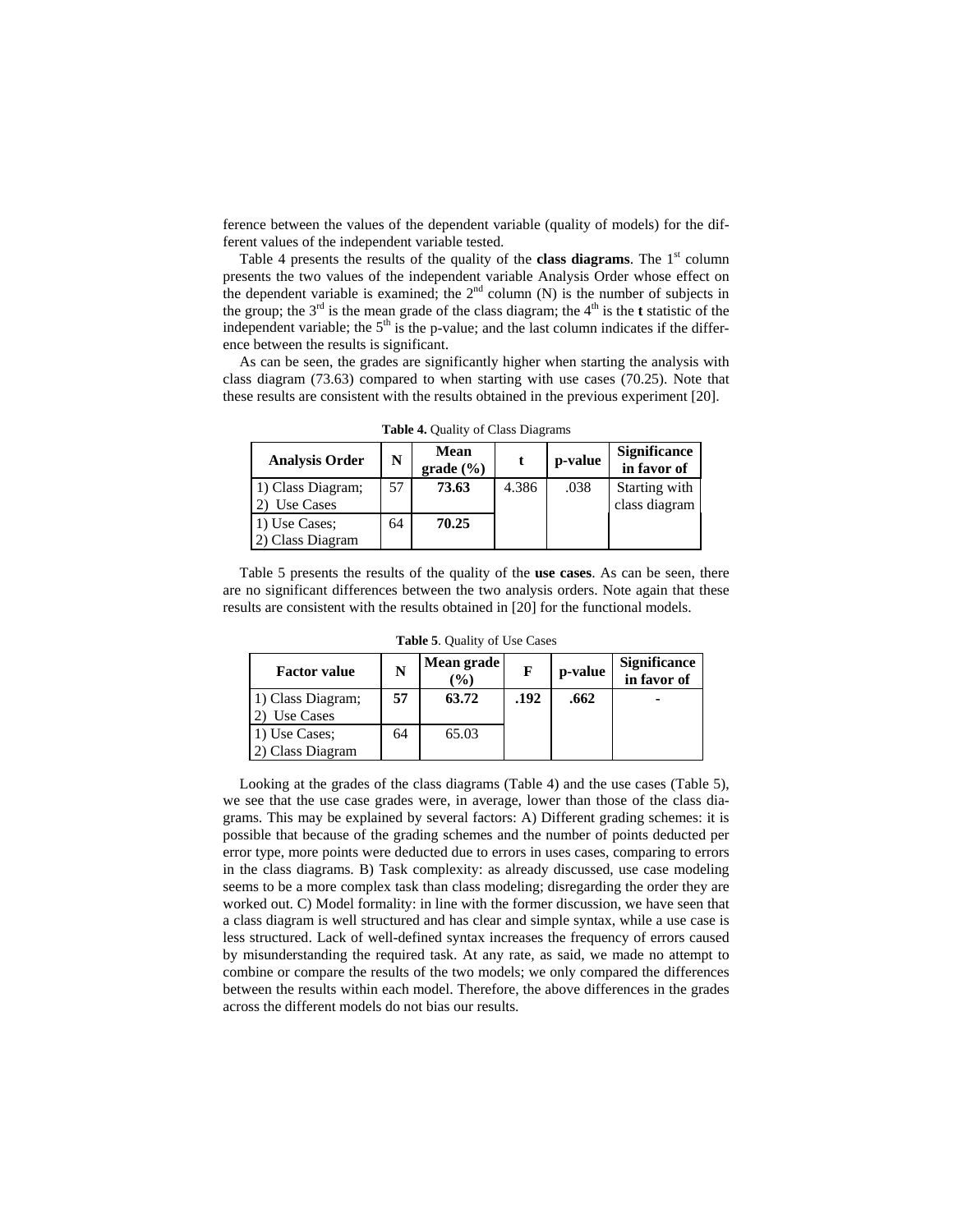#### **4.2 Analysts' Preferences**

After the experiment each subject was asked to express to what degree he/she believes that the order of analysis used is good/appropriate using a 1-7 point scale, where 1 means total preference to start with class diagram, 4 means indifference, and 7 means total preference to start with use cases3. Table 6 presents the results, for each group of subjects and for all together.

| $-$ 0.000 $-$ 0.1 $-$ 0.000 $-$ 0.000 $-$ 0.000 $-$ 0.000 $-$ 0.000 $-$ 0.000 $-$ 0.000 $-$ 0.000 $-$ 0.000 $-$ 0.000 $-$ 0.000 $-$ 0.000 $-$ 0.000 $-$ 0.000 $-$ 0.000 $-$ 0.000 $-$ 0.000 $-$ 0.000 $-$ 0.000 $-$ 0.000 $-$ |                |                           |                              |  |  |
|-------------------------------------------------------------------------------------------------------------------------------------------------------------------------------------------------------------------------------|----------------|---------------------------|------------------------------|--|--|
| The order in which the subjects  <br>worked                                                                                                                                                                                   | N <sup>4</sup> | <b>Mean</b><br>preference | <b>Standard</b><br>deviation |  |  |
| 1) Class Diagram; 2) Use Cases                                                                                                                                                                                                | 22.            | 2.91                      | 1.54                         |  |  |
| 1) Use Cases; 2) Class Diagram                                                                                                                                                                                                | 18             | 2.61                      | 1.82                         |  |  |
| All together                                                                                                                                                                                                                  | 40             | 2.78                      | 1.66                         |  |  |

**Table 6**. Analysts' Preferences

The results show that the subjects definitely believe that it is better to first create a class diagram and then use cases (mean preference of all is 2.78; much closer to 1 than to 7). It is interesting to see that the subjects who started the analysis with use cases showed even stronger preference to start with creating a class diagram (2.61 compared to 2.91). The preference towards an order of analysis starting with a class diagram matches both our hypothesis regarding analysts' preferences and the results obtained in the earlier experiment [20].

### **5 Summary and Further Research**

The principal purpose of this research was to compare two interchangeable orders of performing the main analysis tasks in a use case-driven approach: creating a class diagram to model the problem domain, and creating use cases to describe the functional requirements of the system. The results of the experiment reveal that starting the analysis by creating a class diagram leads to a better class diagram. Nevertheless, we did not find a significant effect of the order of analysis on the quality of the use cases.

Interestingly, the results we obtained in this experiment are consistent with those obtained in an earlier experiment with a different group of subjects [20] where a variation of the same requirements document was used, but utilizing a somewhat different class diagram notation, and OO-DFDs instead of use cases to model the functional requirements. It appears that the conclusions with respect to the preferred order of analysis activities hold irrespectively of the analysis methodology.

Like other comparative experiments which compare methods and models in a laboratory setting, this one too has limitations that may question its external validity. For a discussion on common limitations of such experiments see [22]. An obvious limitation is that we used a relatively small and simple problem while in reality problems

<sup>&</sup>lt;sup>3</sup> Recall that each participant performed the tasks according to one order only, so he/she could only express his subjective preference based on the task he/she performed. 4 Only 40 participants replied to this question.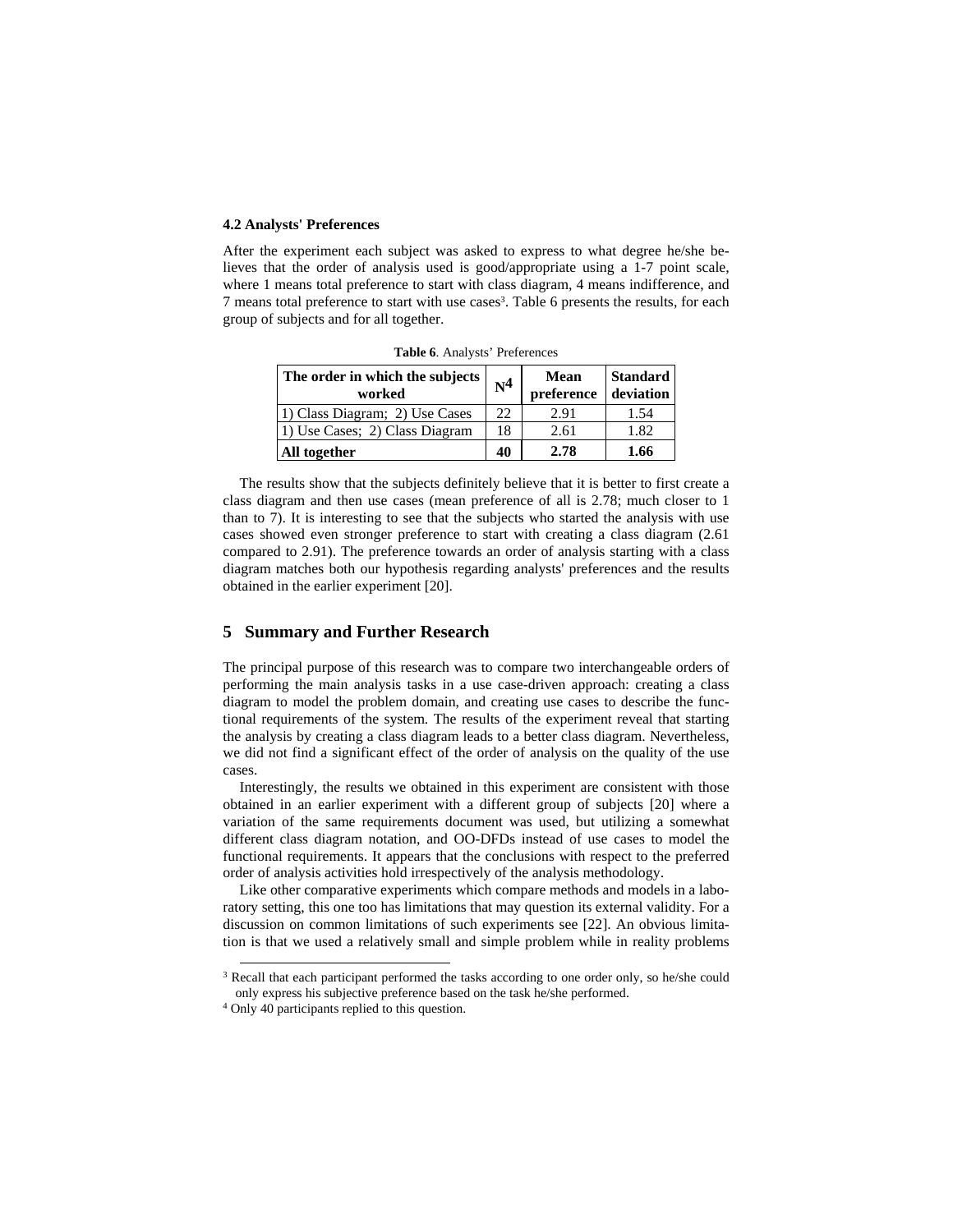are much bigger and more complex; we cannot be sure how size and complexity of a system would affect the results with respect to the order of analysis activities.

Another limitation which hampers the external validity of our results is that they are based on one case study, the *IFIP Conference* system, which may represent only data-driven (or MIS) information systems. We cannot be sure if the results are also valid for other types of systems (e.g. real-time systems). Noting that the results of this study are consistent with the results of the earlier study [20] which used the same *IFIP Conference* system, we may be more confident that the results are valid for datadriven systems, but not necessarily for other.

Of course, there is the limitation of using students with almost no industrial experience as surrogates for analysts. This limitation is common to almost all experimental work published in the area [22]. We cannot predict if and how the cumulative experience of analysts might affect the preferred order of analysis activities.

Another potential confound of the experiment is the grading schemes. Some subjectivity may exist in the weights given to errors (in points) as described in Tables 2 and 3. We determined the weights based on our assessment of the importance of each error type. As said, in doing so we followed earlier studies that also adopted subjective grading schemes to assess quality of models. The potential problem with such grading schemes is that the subjective weights (points) assigned to the identified error types may affect the overall results. The problem is that there are no objective weights and grading schemes for different methods or models. This issue deserves separate research.

Being it a "laboratory" experiment, we used a requirements document to represent the real-world and the users' needs; we actually forced a one-way modeling process, where the analyst/subject reads a given requirements document and creates from it the analysis models to the best of his/her understanding. This is not the way a really analysis task is performed. In reality, the analysis process involves a lot of interaction between analysts and users for extracting the requirements. Although we may assume that such interaction would affect the quality of the resulting models, the question of which is the better order of activities is still valid. As already discussed, in spite of being aware of the interactive nature of the analysis process, different methodologies do prescribe certain orders of activities without even questioning if the prescribed order is good. Even if we agree that this study does not simulate a real analysis process, it at least proposes a good strategy for creating analysis models in cases where user requirements are already given in the form of requirements documents. Moreover, it suggests a good strategy to teach and train UML techniques.

For further research, we suggest to repeat the experiment using several case studies of different size/complexity and from different domains, not only data-driven systems, to see how the preferred order of analysis activities is affected by problem size/complexity and domain. It is especially interesting to see the results when simulating an analysis process that is similar to the real-world analysis, where the analysts have to elicit the requirements rather than work with a pre-defined requirements document. Another point is to conduct the experiments with experienced analysts rather than with students.